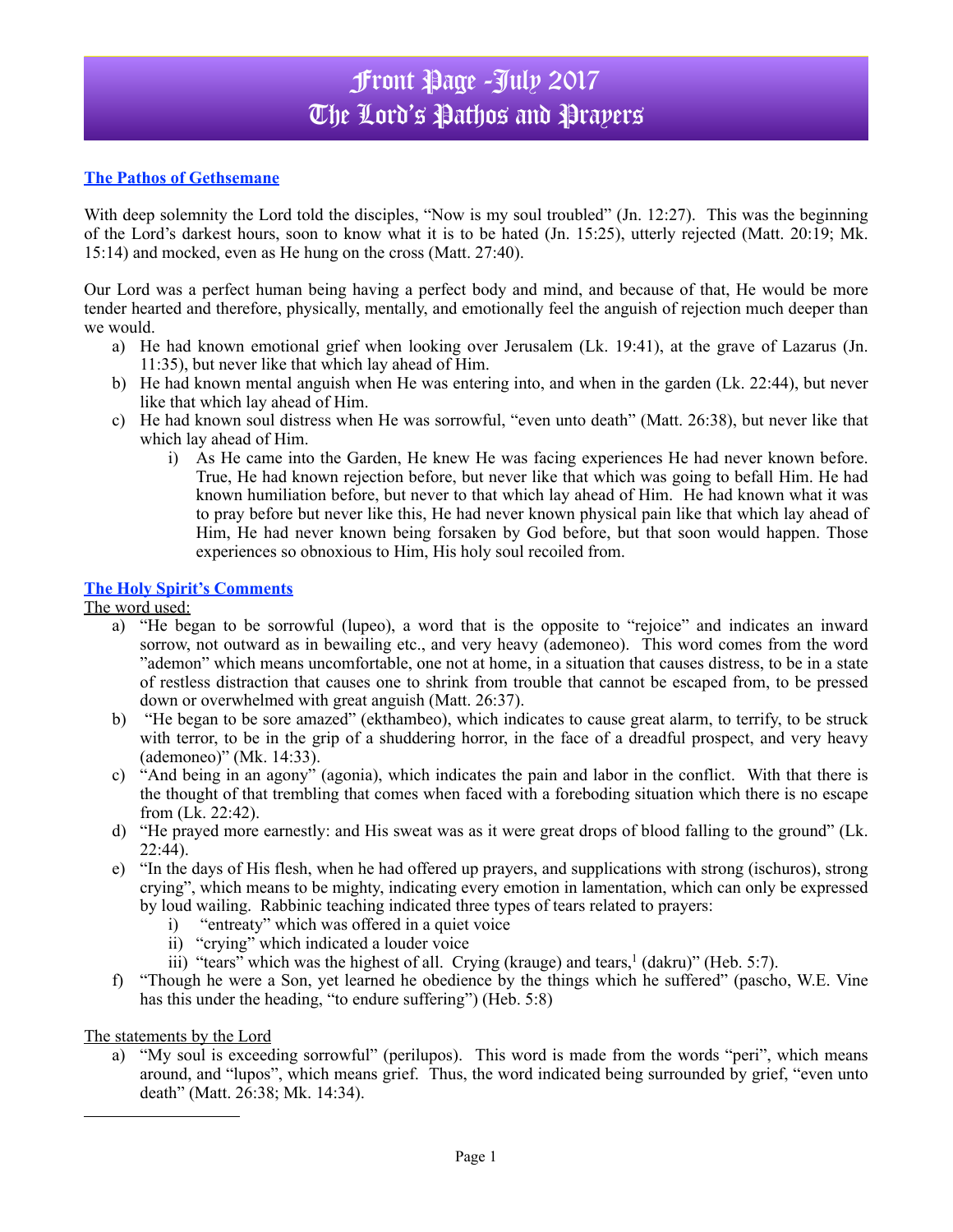# Front Page -July 2017 The Lord's Pathos and Prayers

### **The Wording of His Prayers**

The scriptures record that the Lord prayed three times in Gethsemane, yet the word "prayed" indicates the singularity of His prayer (Matt. 26:42, 44; Mk. 14:35). However, in the following three references the tense indicates continuous praying (Matt. 26:39, Mk. 14:35, Lk. 22:41, 44). Thus it was a singular prayer, but with agonized repetition.

The wording of the Lord changes along several avenues:

#### 2) Relative to God:

- a) "My Father". Two truths are indicated here, the fact (Father) and the uniqueness (My) of relationship (Matt 26:39).
- b) "Abba, Father". The word "Abba", contrary to modern day thinking does not mean "daddy". It is a term that is used three times in the scriptures (Mk. 14:36; Rom. 8:15; Gal. 4:6). It does indicate a term of closeness and endearment. Interestingly, the only time I am aware of when the Lord calls God, "God", is in the context of His passion in the cry of His anguish (Mk. 15:34), but "Father" (Matt.26:39) and "Abba Father" (Mk. 14:36). When the Lord calls God, "Father," the concept is relationship and mature appreciation. When Christ calls God, "God," it is in official positioning. When the Lord calls God, "Abba", it is in all the trust of a child.
- 3) Relative to the intensity of the prayer:
	- a) Two clauses are recorded to assist us to appreciate the intensity of the prayers of the Lord. Twice over it is recorded that He says, "O my Father" (Matt. 26:39). To this Luke writes, "Being in an agony He prayed the more earnestly" (Lk. 22:44). One can sense the heart rendering pleadings as He cried with strong crying and tears, "Oh my Father". There was nothing casual here thus we read, "He prayed the more earnestly". Never did the Lord pray casually, nor did He ever approach God in a casual way, every prayer was genuine and sincere. Now He is praying a prayer that could only be balanced by the intensity of that which He was going through. As the time grew nearer, the prayer became deeper, and the indescribable anguish of His innermost being resulted in sweat, clotted like blood.
	- b) It is in Luke that we learn about His sweat. Sweat was one of the results of sin, and now for the last time, we read of sweat in the Scriptures. It is mentioned three times in the scriptures:
		- i) "In the sweat of thy face shalt thou eat bread, till thou return unto the ground; for out of it wast thou taken: for dust thou [art], and unto dust shalt thou return" (Gen. 3:19).
		- ii) "They shall have linen bonnets upon their heads, and shall have linen breeches upon their loins; they shall not gird [themselves] with any thing that causeth sweat" (Ezek. 44:18).
		- iii) "And being in an agony he prayed more earnestly: and his sweat was as it were great drops of blood falling down to the ground" (Lk. 22:44).
- 3) Relative to the prayer:
	- a) The prayer of the Lord is in three parts, first, a plea, then the crisis point, and finally a confirming, His confirming to fulfill the will of God. In the gospels, the wording is slightly different:
		- i) In Matthew the Lord is recorded as saying, "If it be possible, let this cup pass from me" (Matt. 26:39). The Lord appeals on the grounds of God's ability to find another way.
		- ii) Again in Matthew He prays, "If this cup may not pass away from me, except I drink it" (Matt. 26:42). It is the acceptance that there is no other way.
		- iii) In Luke the words are, "If thou be willing, remove this cup from me" (Lk. 22:42). It is an appeal to the will of God.
	- b) The magnificence of the word "nevertheless" cannot be over emphasized. It is good to ask the question, "What if He had said, "I cannot go through with this", "this is too much to ask?". What would have been the repercussions? On this statement hangs the glory of God, the unity of the